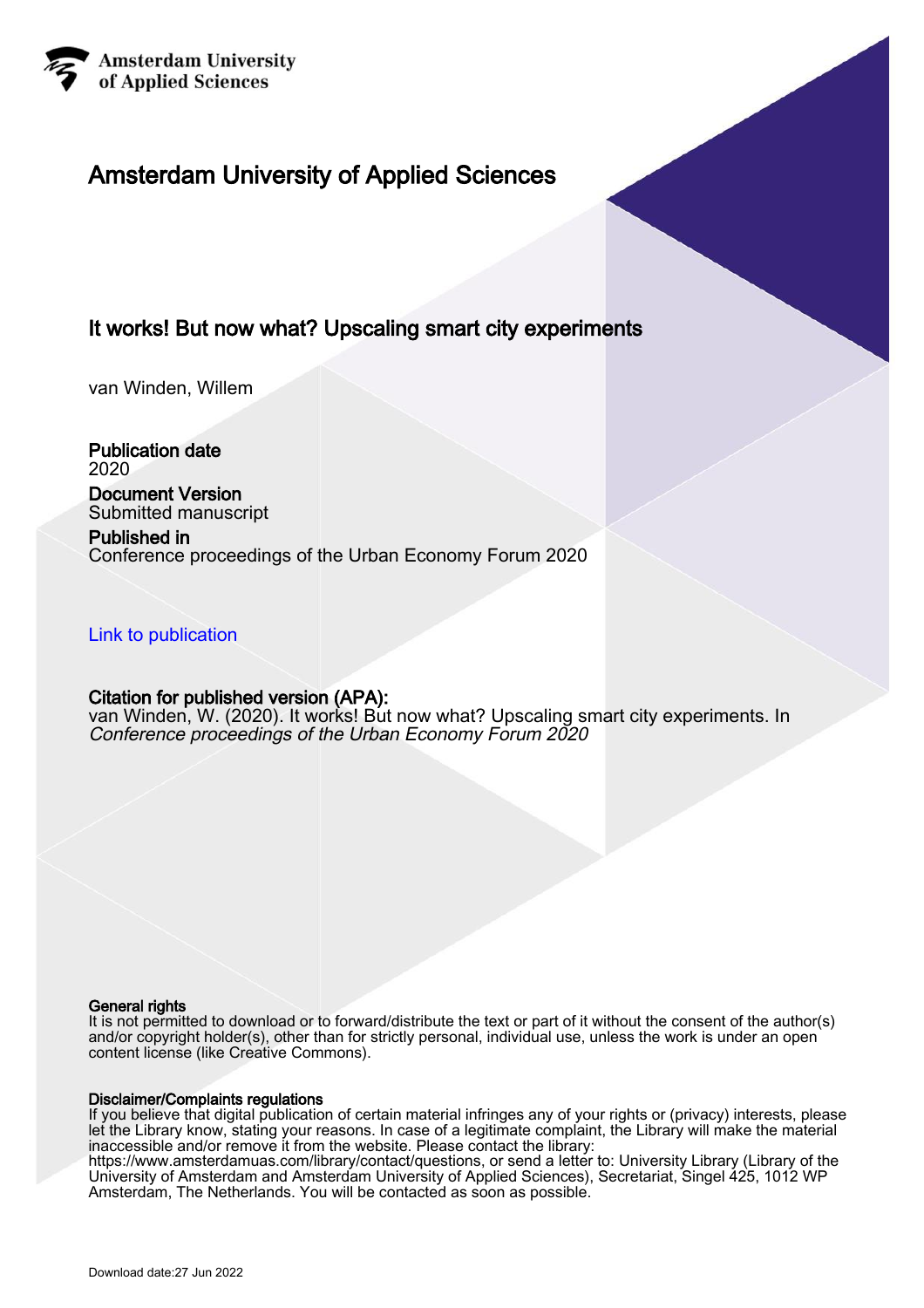#### **It works! But now what? Upscaling smart city experiments**

Willem van Winden, Amsterdam University of Applied Sciences

Paper presented at the Urban Economy Forum 2020, October 5th

#### [w.van.winden@hva.nl](mailto:w.van.winden@hva.nl)

#### **The city as lab**

People and organizations everywhere are working to make the city more sustainable, more circular and climate-proof. Sustainable innovations are not for sale, we have to make them ourselves by trial and error to find out whether a new approach works or not. Major cities around the world have embraced experimentation as a way to discover future directions: the city as a living laboratory where new technologies and concepts are tested in the fields of mobility, sustainable energy, sustainable construction, logistics, and so on. Such experimentation projects are supported by governments through a wide array of subsidies and other measures.

## **Why is scaling up difficult?**

In my research team, we are wondering if all this experimentation really leads to a more sustainable city? Pilot projects are by definition small-scale, they can fail, and that's okay because you learn from them, and the lessons can be used in a subsequent project. But in our research into upscaling smart city pilots, we found that many successful pilots are not continued, so their impact remains very limited. Why is it so often not possible to convert successful experiments into large-scale implementation?

Scaling problems are looming in a specific pilot project that I work on, Resilio<sup>1</sup> (figure 1). In this project, we are developing "smart" blue green roofs in some neighbourhoods in Amsterdam. Such roofs can store up to 80 mm of water, and, importantly, the water level on the roofs can be managed with a smart valve linked to a digital system. Smart roofs help to prevent flooding: when a very heavy rain shower is approaching, the smart system opens the valves, and empties the roof, and so frees up water storage capacity on the rooftop. Thus, such roofs can become a tool in urban water management. Also, blue-green roofs may increase biodiversity in the city because you can grow a richer vegetation compared to conventional green roofs. They also help to cool buildings during summer, and may reduce the urban heat island effect. A promising project, so it seems.

*Figure 1 Resilio: Blue green rooftops*

**.** 

<sup>1</sup> https://www.uia-initiative.eu/en/uia-cities/amsterdam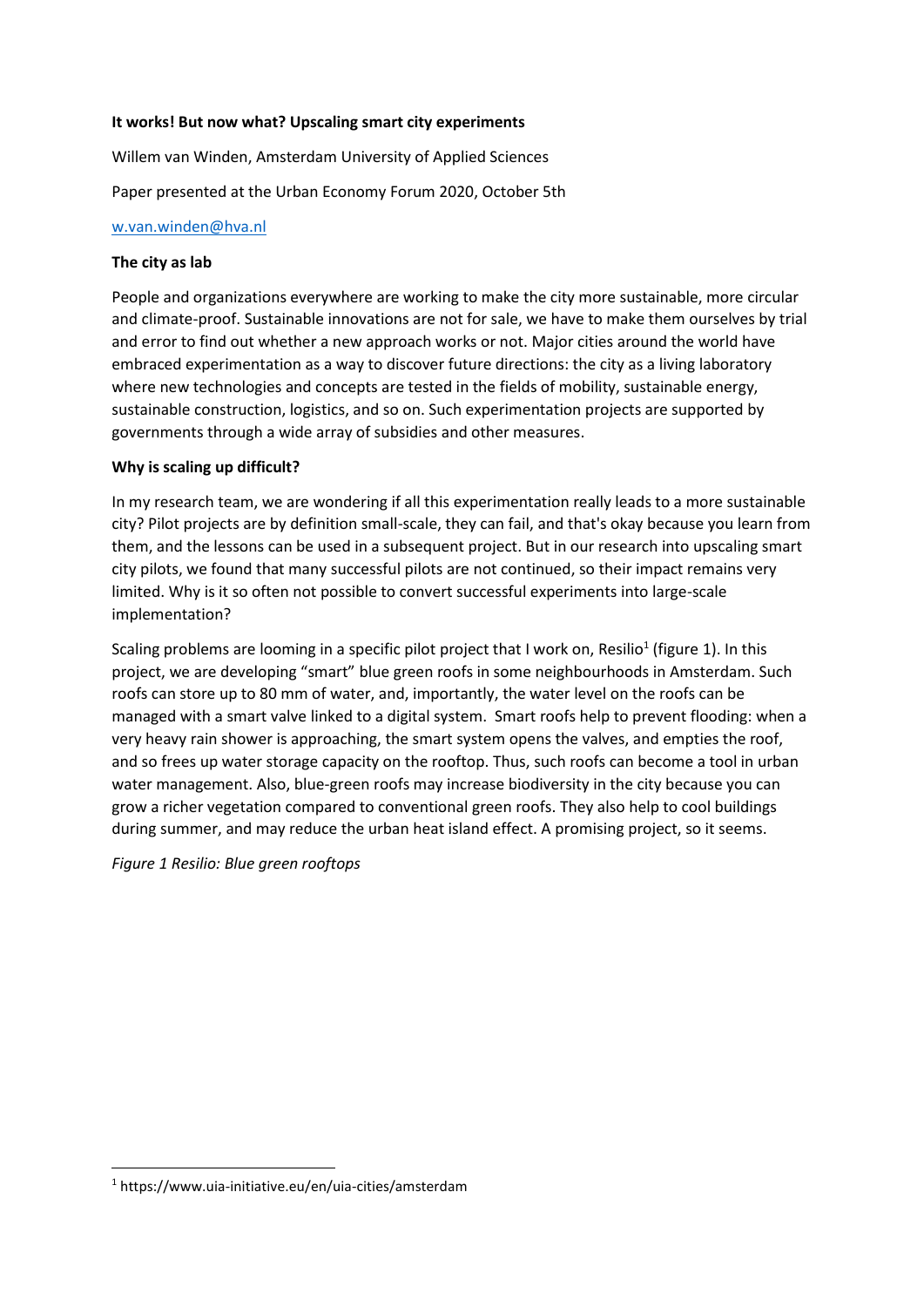

But will it scale up after the pilot phase? A key problem is that these roofs are several times more expensive than normal roofs. The extra investment is carried by the real estate owners –in our project, these are social housing corporations. But the benefits are mainly social –higher biodiversity, less flooding, better water management- and hard to capture or monetize. So far, this is not a problem because the pilot project is 80% funded by an EU subsidy (through UIA, Urban Innovative Actions<sup>2</sup>), and this is why the housing corporations wanted to join. But to scale this up, we need to develop a viable business case. We are now developing scenario's in which the roof owners will be rewarded for installing such roofs, for instance through cuts in water taxes, by subsidies, or otherwise. And we are exploring other kickbacks such as increased property values or the commercial exploitation of rooftops.

## **Barriers to scaling**

So back to the more general question: why is it difficult to scale up urban innovations? The first important reason is that in many such projects, all money and attention goes to the experiment, and too little - or not at all - is thought about phase 2: upscaling. At the end of the pilot, the money will be used up and there are no structural resources for upscaling. Rather than trying to scale up, it is often easier to look for the next subsidy and start a new pilot.

Another threat to upscaling is the "not invented here syndrome": the passionate innovation team believes in the new approach, but for upscaling other people and parties must also participate. And they also see disadvantages, threats, risks, or think they argue that other solutions are better.

Scaling up also becomes difficult if the experiment / pilot project is not really supported by the decision-makers within the organizations involved; Managers are usually enthusiastic about pilots because they don't cost a fortune, they generate positive publicity, and in any case give the impression that their organization is innovating. But when the pilot is successful and the moment of implementation/scaling has come, they often put on the brakes because the financial and operational consequences are drastic.

Scaling-up can also be hampered if the innovation team is too far removed from the day-to-day operations. Then the resistance to upscaling is already built into the experimental phase; Operational departments, which have to keep things running, are reluctant to implement new approaches, especially radical ones. The trick is to find a good balance between exploration (discovering new things, innovating) and exploitation (performing daily operational tasks). For this it

**<sup>.</sup>** <sup>2</sup> https://www.uia-initiative.eu/en